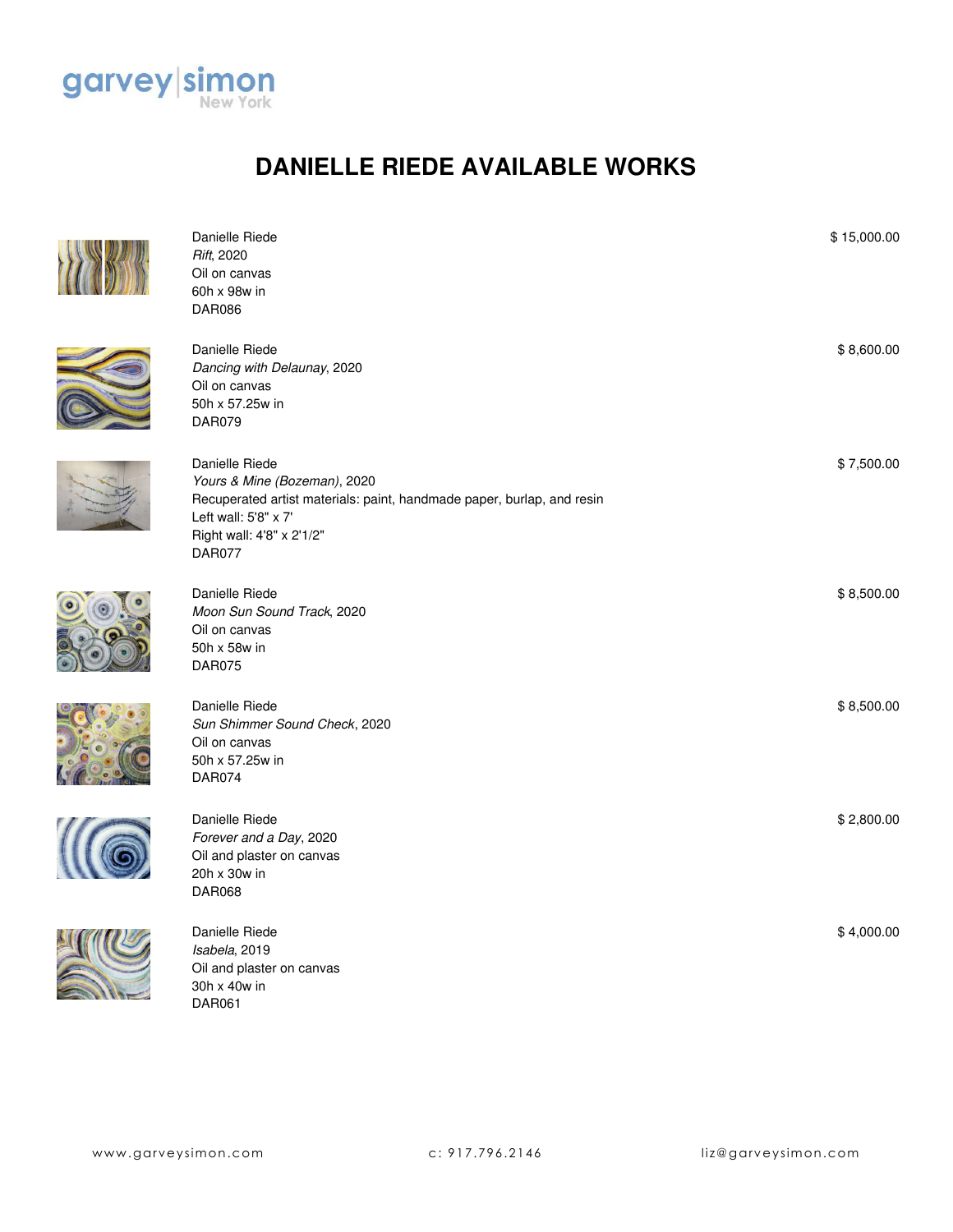



Danielle Riede *Softness*, 2019 Oil and plaster on canvas 40h x 30w in DAR055



Danielle Riede *Simurgh*, 2017 Oil and plaster on canvas 18h x 24w in DAR029

Oil and plaster on canvas

Danielle Riede *Ne*̄*ne*̄*-nui*, 2017

30h x 40w in DAR026

Danielle Riede *Wingspan 10*, 2016 Oil and plaster on canvas

40h x 30w in DAR019





Danielle Riede *Golden Painting*, 2017 Oil and plaster on canvas 40h x 30w in DAR034





Danielle Riede *Kiss*, 2016 Oil and plaster on canvas 40h x 30w in DAR016

\$ 1,800.00

\$ 4,000.00

\$ 4,000.00

\$ 4,000.00

\$ 4,000.00

\$ 4,000.00